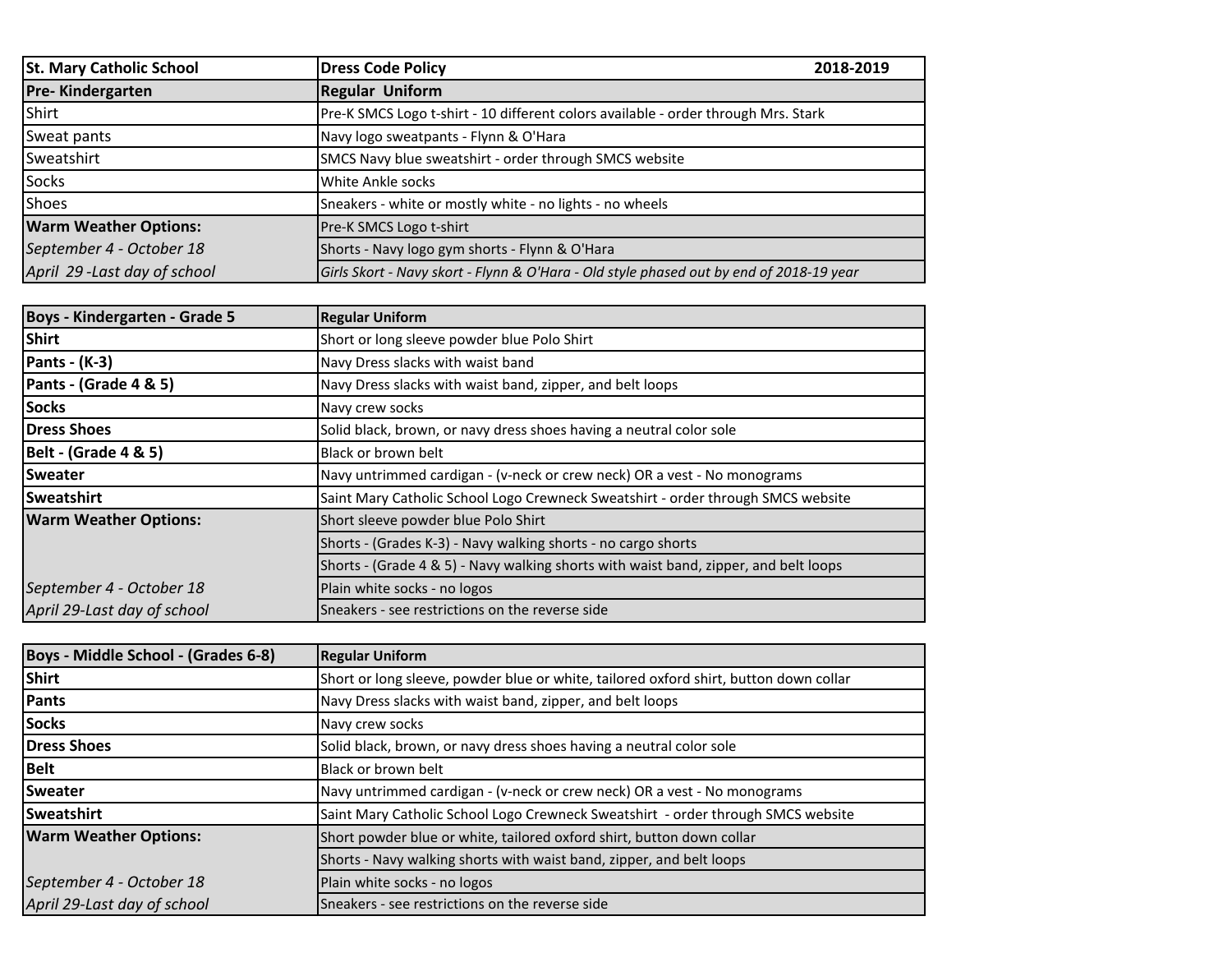| Girls - Kindergarten - Grade 5  | <b>Regular Uniform</b>                                                                             |  |
|---------------------------------|----------------------------------------------------------------------------------------------------|--|
| <b>Shirt</b>                    | Short or long sleeve, powder blue or white, Peter Pan collar blouse                                |  |
| Jumper                          | Plaid Jumper - length no shorter than 2 inches above the knee                                      |  |
| Pants - $(K-3)$                 | Navy Dress slacks - no contrasting or outside stitched pockets                                     |  |
| Pants - (Grade 4 & 5)           | Navy Dress slacks with waist band, zipper, and belt loops                                          |  |
| <b>Socks</b>                    | Navy knee highs - pulled up                                                                        |  |
| <b>Tights</b>                   | Navy tights - cold weather only - optional                                                         |  |
| <b>Dress Shoes</b>              | Solid black, brown, or navy dress shoes having a neutral color sole                                |  |
| <b>Belt - (Grade 4 &amp; 5)</b> | Black or brown belt                                                                                |  |
| <b>Sweater</b>                  | Navy untrimmed cardigan - (v-neck or crew neck) OR a vest - No monograms                           |  |
| <b>Sweatshirt</b>               | St. Mary Catholic School Logo Crewneck Sweatshirt - order through SMCS website                     |  |
| <b>Warm Weather Options:</b>    | Short sleeve powder blue Polo Shirt OR Short sleeve, powder blue or white, Peter Pan collar blouse |  |
|                                 | Shorts - (Grades K-3)- Navy walking shorts - no cargo shorts                                       |  |
|                                 | Shorts - (Grade 4 & 5) - Navy walking shorts with waist band, zipper, and belt loops               |  |
|                                 | Skort - Navy skort - Flynn & O'Hara - Old style phased out by 2018-2019                            |  |
| September 4 - October 18        | Plain white socks - no logos                                                                       |  |
| April 29-Last day of school     | Sneakers - see restrictions on the reverse side                                                    |  |

| Girls - Middle School - (Grades 6-8) | <b>Regular Uniform</b>                                                           |  |
|--------------------------------------|----------------------------------------------------------------------------------|--|
| <b>Shirt</b>                         | Short or long sleeve, powder blue or white, tailored oxford shirt, button down   |  |
| <b>Skirt</b>                         | Plaid skirt - length no shorter than two inches above the knee                   |  |
| Pants                                | Navy Dress slacks - no contrasting or outside stitched pockets                   |  |
| <b>Socks</b>                         | Navy knee highs - pulled up                                                      |  |
| Dress Shoes                          | Solid black, brown, or navy dress shoes having a neutral color sole              |  |
| <b>Belt</b>                          | Black or brown belt                                                              |  |
| <b>Sweater</b>                       | Navy untrimmed cardigan - (v-neck or crew neck) OR a vest - No monograms         |  |
| Sweatshirt                           | Saint Mary Catholic School Logo Crewneck Sweatshirt - order through SMCS website |  |
| <b>Warm Weather Options:</b>         | Short sleeve powder blue or white, tailored oxford shirt, button down            |  |
|                                      | Shorts - Navy walking shorts with waist band, zipper, and belt loops with a belt |  |
|                                      | Skort - Navy skort - Flynn & O'Hara - Old style phased out by 2018-2019          |  |
| September 4 - October 18             | Plain white socks - no logos                                                     |  |
| April 29-Last day of school          | Sneakers - see restrictions on the reverse side                                  |  |

| <b>Gym Uniform for ALL Grades (K-8)</b> | Gym uniforms are worn to school on gym day - students do not change at school for gym |
|-----------------------------------------|---------------------------------------------------------------------------------------|
| Shirt                                   | Short sleeve Gray T-shirt with SMCS logo                                              |
| Sweatpants                              | Navy Sweatpants with SMCS logo                                                        |
| Socks                                   | Plain white socks - no logos                                                          |